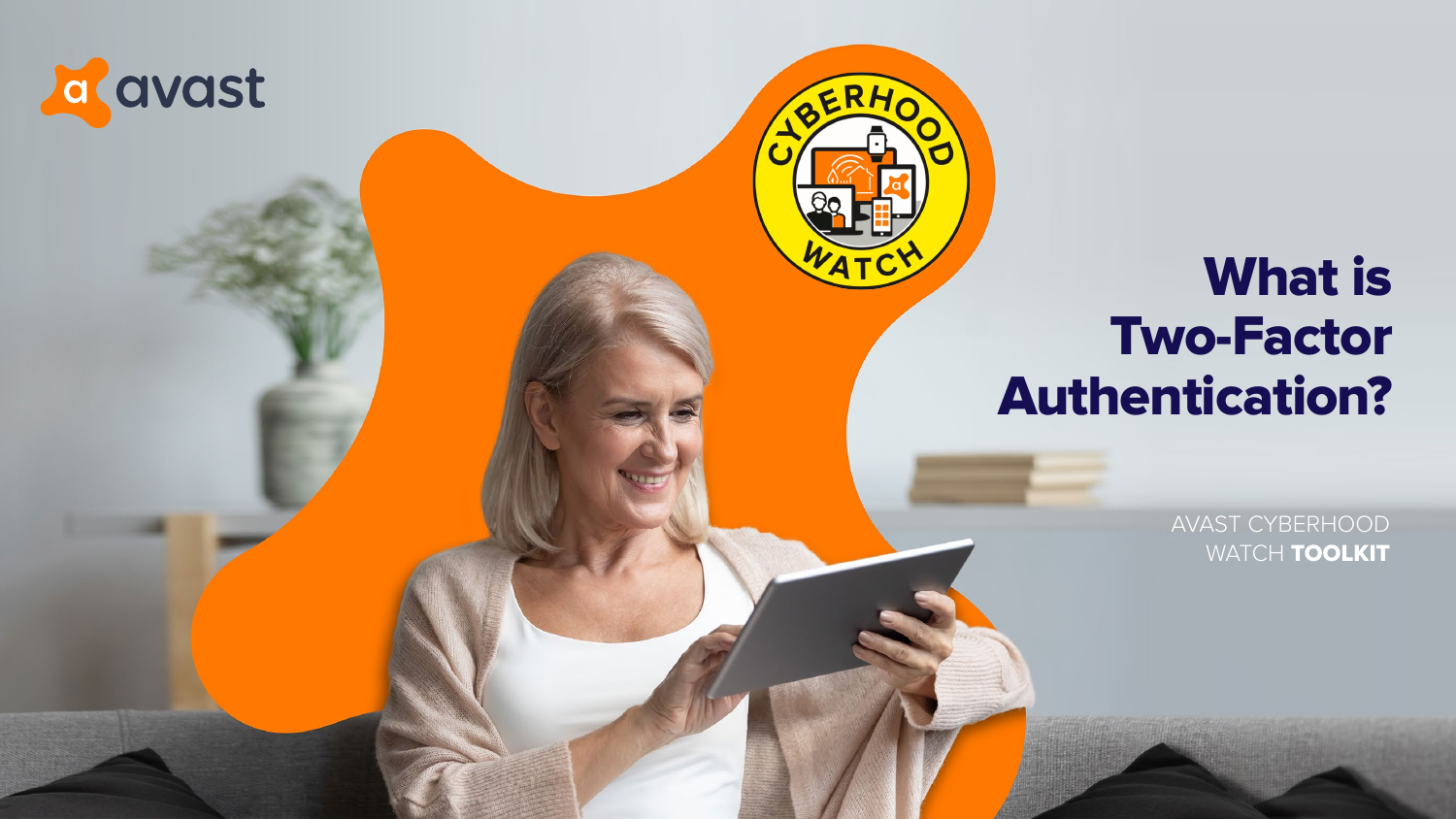Most online accounts today (banks accounts, email accounts, social media accounts), include technologies that are designed to verify your identity so only you can access them. Among these technologies is something called factors of authentication. There are three classic "factors" that online services use for customers to prove they are who they say they are:

- 1 Something you know e.g. a password
- 
- 

2 Something you have e.g. a key fob, a card or token 3 Something you are e.g. a fingerprint, face or retina scan



## **What is Two-Factor Authentication (2FA)?**

The idea behind factors of authentication is that it should be harder to steal multiple factors than steal one. Generally speaking, the more factors presented, the more likely it is that the person's identity is true, and the harder it is for an adversary to fraudulently access an online account.

Two-factor authentication (2FA) uses two of the factors above, usually something you know (a password) and something you have (a key fob, although many services today provide this second factor via email or text message as a numerical code). This means that somebody needs to steal your password and your numerical code to access an account with 2FA enabled. To do this simultaneously is hard.